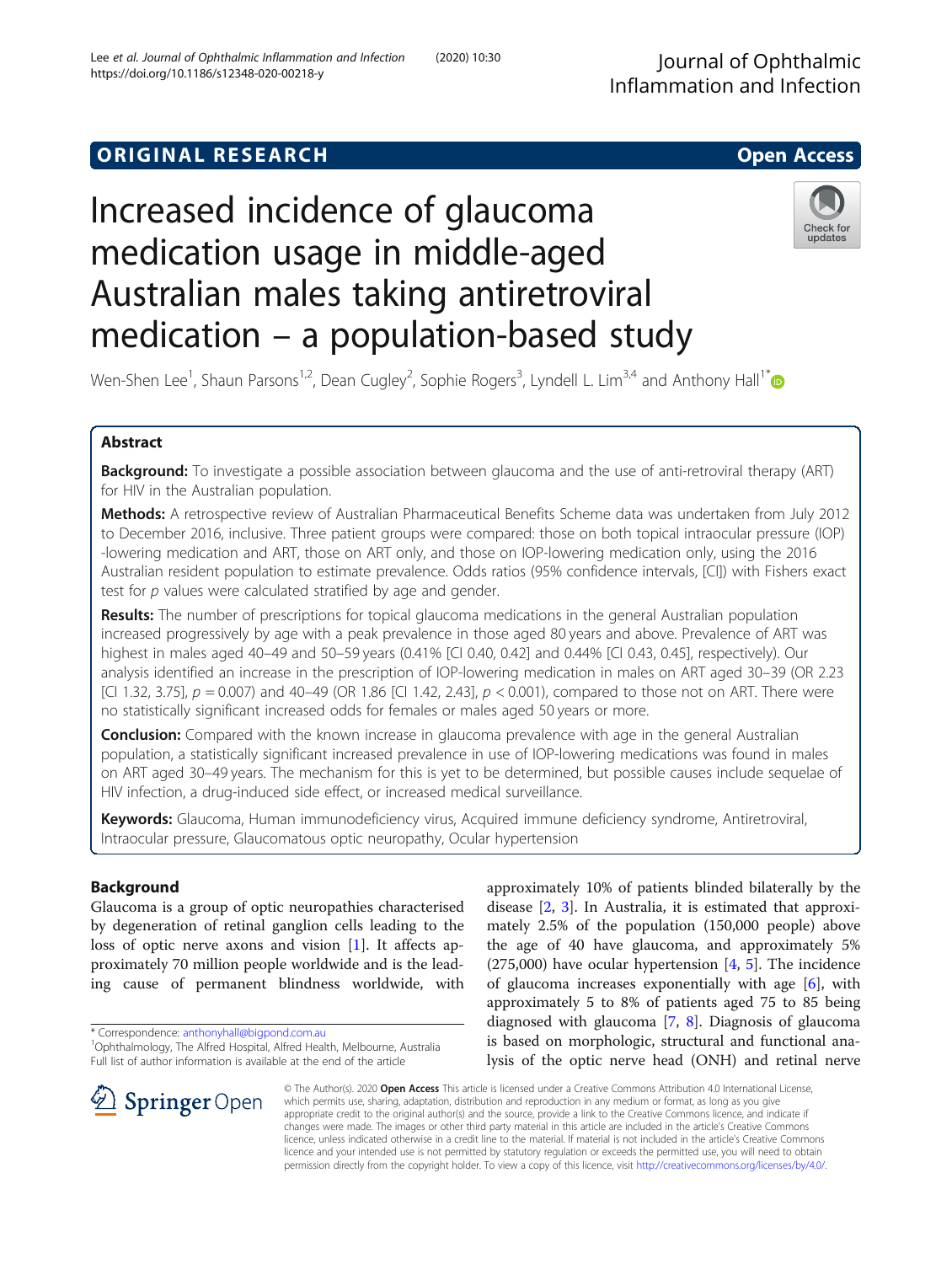fibre layer (RNFL). Tests used to help make the diagnosis include tonometry, visual field analysis and optical coherence tomography (OCT) [[9\]](#page-6-0). The mainstay of treatment is topical therapy to lower intraocular pressure (IOP), with various other laser and surgical options available to manage the disease [[10](#page-6-0)].

Human Immunodeficiency Virus infection is characterised by a depletion of cell-mediated immunity via progressive loss of CD4+ T cells, leading to increased risk of opportunistic infections and the Acquired Immunodeficiency Syndrome (AIDS) [\[11](#page-6-0)]. Approximately 36.9 million people are affected by HIV worldwide [\[12\]](#page-6-0). Notably, the incidence of new HIV infections is decreasing worldwide, having peaked in 1997, while the prevalence is steadily increasing by a rate of approximately 1.2% per year since 2000 [\[13](#page-6-0)]. Australia has a low prevalence of HIV, with approximately 0.14% of the population infected and a stable incidence of approximately 1000 new cases annually from 2007 to 2018 [\[14\]](#page-6-0). The mainstay of HIV treatment is antiretroviral therapy (ART). Historically, ART was initiated in patients with a CD4 count of below 350 or those diagnosed with an AIDS-defining illness [[15](#page-6-0)–[17\]](#page-6-0). In 2015 however, the START and TEMPRANO trials were published, leading to a change in practice where all HIV positive patients were commenced on ART from the time of diagnosis [\[18](#page-6-0), [19\]](#page-6-0).

HIV infection is associated with various ocular manifestations, including HIV retinopathy, CMV retinitis, uveitis, vascular abnormalities, neoplasias, neuroretinal disorders and other ocular complications which are mainly secondary to immunodeficiency but may also be due to primary HIV infection itself [\[20\]](#page-6-0). HIV-neuroretinal disorder affects approximately 16% of patients with AIDS and is characterised by decreased contrast sensitivity, colour vision, visual field anomalies, thinner RNFL layers and poorer electrophysiological responses [\[21,](#page-6-0) [22](#page-6-0)], (including poorer foveal and conventional full field pattern-shift visual evoked potentials, f-VEPs and c-VEPs). This is presumed to be a direct consequence of HIV infection rather than due to secondary opportunistic infection [[23](#page-6-0)]. HIV infection is also associated with more general neurodegenerative disease [\[24,](#page-6-0) [25](#page-6-0)].

While HIV optic neuropathy is a well-documented entity, there is little literature on the incidence or prevalence of glaucoma within the HIV-positive population. It is possible that HIV-neuroretinal disorder may mimic glaucoma and either mask the diagnosis of glaucoma or alternatively lead to an increased rate of diagnosis of glaucoma.

The Longitudinal Study of Ocular Complications of AIDS (LSOCA) study by Jabs et al. in 2007 reported decreased contrast sensitivity, Goldman perimetry results as well as Humphrey Visual Field mean deviation indices in patients with AIDS [\[26,](#page-6-0) [27\]](#page-6-0), without any measurement of IOP or comment on the incidence or prevalence of glaucoma. After an informal review of our local

patient cohort, we noted an apparent disproportionately higher rate of glaucoma medication prescriptions in patients on ART. This raises concern that patients with HIV or AIDS may be at increased risk of glaucoma (or a glaucoma like degenerative optic neuropathy). With a high incidence of both HIV and glaucoma worldwide, any link between HIV and glaucoma could have implications for screening protocols. Our study aims to investigate the potential link between HIV and glaucoma.

## Methods

The purpose of our study was to find a possible correlation between glaucoma and use of ART, especially in patients with advanced disease. To achieve this, we utilised the Australian Pharmaceutical Benefits Scheme (PBS) and retrospectively reviewed the records from July 2012 to December 2016 inclusive.

PBS is a government-subsidised program for holders of a Medicare card, substantially reducing the cost of medications for card holders [\[28\]](#page-6-0). All Australian citizens and permanent residents are eligible for the PBS and uptake is nearly universal. Each medication has a unique code, therefore allowing numbers and prescriptions filled to be tracked according to these codes. This allows for medication dispensing to be audited and tracked [[28](#page-6-0)]. Accessing the PBS thus allowed us to acquire the total number of patients on medication for HIV, glaucoma or both.

Using the PBS database, three patient groups were identified. The first group were patients on ART and no glaucoma treatment. The second group consisted of patients on topical IOP-lowering medication without ART. The third group consisted of patients on both topical IOP-lowering medications and ART. Each group was analysed according to age groups (see table) and sex to allow comparison. Ultimately, we calculated the rate of IOP-lowering medication usage in patients taking ART, relative to the rest of the Australian population (not taking ART). Using PBS codes, the number of patients taking individual ART medications by name and category (see Table [1\)](#page-2-0) as well as IOP-lowering therapy by name and category (see Table [2](#page-2-0)) was determined. Patients taking combination therapy (for either glaucoma or ART) were identified under separate codes and included. The 2016 Australian resident population figures were sourced from the Australian Bureau of Statistics (ABS) and used to establish the prevalence of usage of each medication. Patients under the age of 10 were excluded from this study. Oral acetazolamide (Diamox) was not considered to be an IOP-lowering therapy for the purposes of this study as it is not indicated for chronic glaucoma management in Australia and may be used for other medical conditions and thus generate significant confounding. Statistical analysis was calculated via odds ratios and 95% confidence intervals, with Fisher's exact test for  $p$ -values calculated for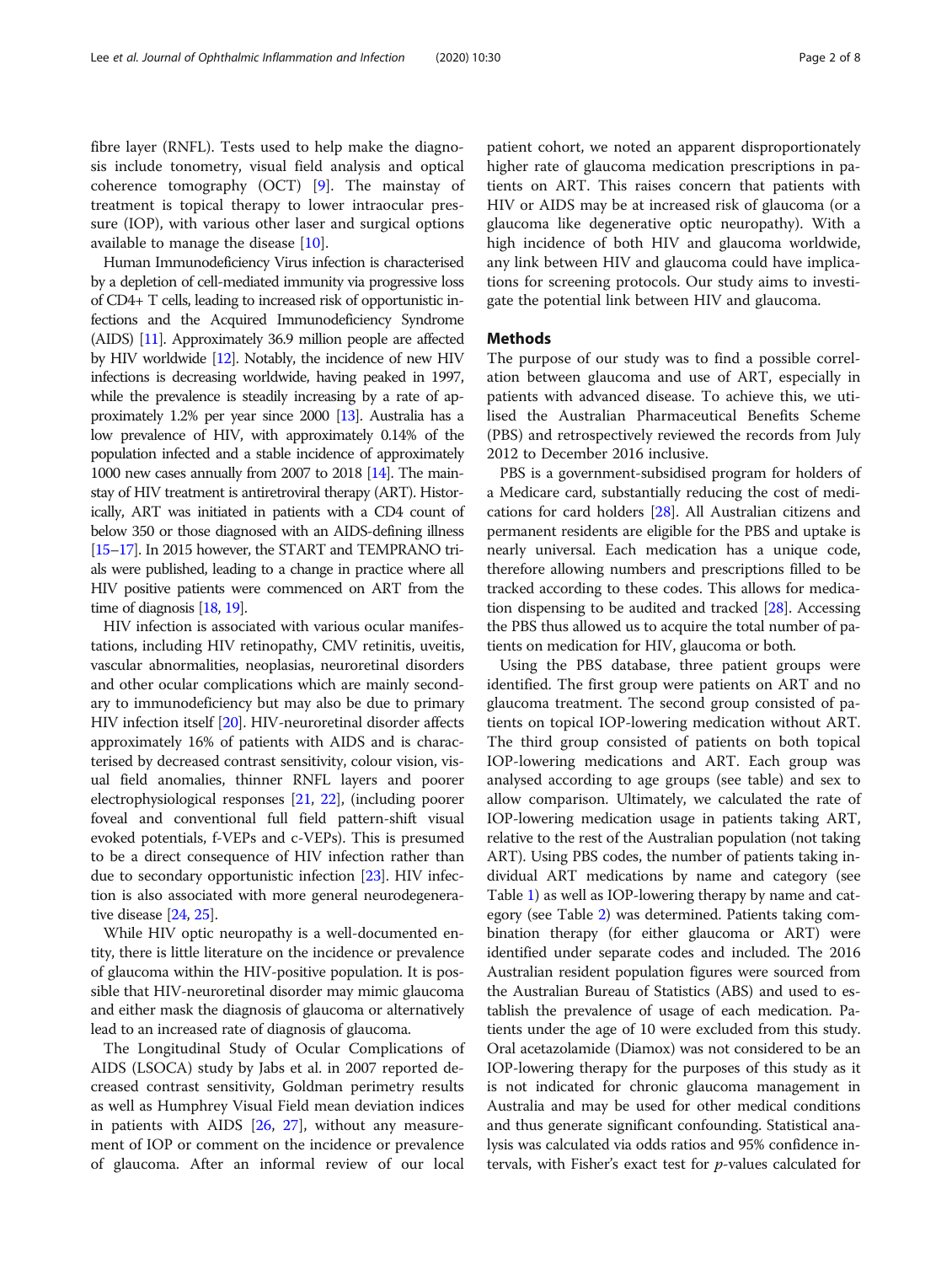| <b>Protease inhibitor</b>   | Atazanavir   | Darunavir   | Fosamprenavir | Indinavir   | <b>Ritonavir</b> | Saguinavir | Tipranavir |
|-----------------------------|--------------|-------------|---------------|-------------|------------------|------------|------------|
| Nucleoside & Nucleotide RTI | Abacavir     | Didanosine  | Emtricitabine | Lamivudine  | Stavudine        | Tenofovir  | Zidovudine |
| Non-Nucleoside RTI          | Efavirenz    | Etravirine  | Nevirapine    | Rilpivirine |                  |            |            |
| Integrase Inhibitor         | Dolutegravir | Raltegravir |               |             |                  |            |            |
| <b>Fusion Inhibitor</b>     | Enfuviritide |             |               |             |                  |            |            |
| <b>Entry Inhibitor</b>      | Maraviroc    |             |               |             |                  |            |            |

<span id="page-2-0"></span>**Table 1** PBS list of HIV medications. RTI = Reverse transcriptase inhibitors

each age and gender strata. The study was approved by the External Request Evaluation Committee and the Department of Human Services (DHS), Australia. The datasets used and/or analysed during the study are available from the corresponding author on reasonable request.

# Results

Australia's resident population in 2016 consisted of 10, 399,578 males and 10,670,041 females. A total of 22,914 males and 5614 females were prescribed ART. 194,388 males and 225,309 females were prescribed IOP-lowering therapy. A total of 367 males and 67 females were prescribed a combination of ART and IOP-lowering therapy.

The PBS-listed HIV medications are shown in Table 1. Including combination therapy, a total of 59 different codes were found and data pooled. PBS-listed IOPlowering medications are shown in Table 2. Including combination therapy, a total of 53 codes were obtained and their data pooled. Figures [1](#page-3-0) and [2](#page-3-0) show graph plots depicting the incidence of medication use among age and sex groups. The rate of ART usage was highest among males aged 40–49 (0.41%, [CI 0.40, 0.42]) and 50–59 (0.44%, [CI 0.43, 0.45]), while the rate of IOPlowering medication exponentially increased with age.

Crude rates for the period July 2012 to December 2016 inclusive were calculated. Filled shapes indicate the crude rate for that age group; error bars indicate 95% confidence intervals for the crude rate. The graphs show males having significantly higher rates of ART usage, especially in middle-aged males. Raw numbers can be found in the supplementary data section.

Crude rates were calculated for the period July 2012 to December 2016 inclusive. Filled shapes indicate the crude rate for that age group while error bars indicate 95% confidence intervals for the crude rate. The graph

shows a significant increase in anti-glaucoma medication use with age. Raw numbers can be found in the supplementary data section.

The odds ratios were calculated for PBS data from July 2012 to December 2016 inclusive. Filled shapes indicate the OR for that age group while error bars indicate 95% confidence intervals for the OR. There was a statistically significant OR for males in the 30–39 and 40–49 age groups. Raw numbers can be found in Table [3.](#page-4-0)

Our study noted an odds ratio for Australian males in the 30–39 and 40–49 age groups, of 2.23 and 1.86 respectively ( $P < 0.05$ ) on HIV medications to also be prescribed topical IOP-lowering drugs (See Fig. [3](#page-4-0) and Table [3\)](#page-4-0). The overall numbers were however low. The 30–39 age group had 14 males ( $p = 0.007$ ) while the 40–49 age group had 54 males ( $p < 0.001$ ). There was a trend for males aged 50–59 on HIV medications to also be prescribed topical IOP-lowering therapy  $(n = 102, \text{ OR } 1.19, \text{ p } 0.081)$ . There was a trend for females aged 30–39 on HIV medications to also be prescribed topical IOP-lowering therapy (OR 2.17, p 0.06). However, the number in this group was noted to be even smaller  $(n = 6)$ . Our study found a decreased OR for Australian males ( $p < 0.001$ ) and females aged 70–79 ( $p = 0.023$ ) as well as females aged 80 and above  $(p = 0.03)$  who were on ART to also be prescribed topical IOP-lowering therapy. Fifty-five males aged 70–79 were on ART and IOP-lowering medication at the same time  $(p < 0.001)$  while a small sample of 12 females aged 70+ were in this category  $(p < 0.05)$ . Figure [3](#page-4-0) illustrates the OR graph adjusted for age and sex groups.

Odds ratios and p-values were calculated for rates of anti-glaucoma medication use within the population taking medications for HIV.

Table 2 PBS list of glaucoma medications

| Drug class                           |               |                    |            |            |  |  |
|--------------------------------------|---------------|--------------------|------------|------------|--|--|
| <b>Prostaglandin Analogues</b>       | Bimatoprost   | Latanoprost        | Tafluprost | Travoprost |  |  |
| <b>Beta blockers</b>                 | Timolol       | Betaxolol          |            |            |  |  |
| Sympathomimetics                     | Apraclonidine | <b>Brimonidine</b> |            |            |  |  |
| <b>Carbonic Anhydrase Inhibitors</b> | Brinzolamide  | Dorzolamide        |            |            |  |  |
| Parasympathomimetics                 | Pilocarpine   |                    |            |            |  |  |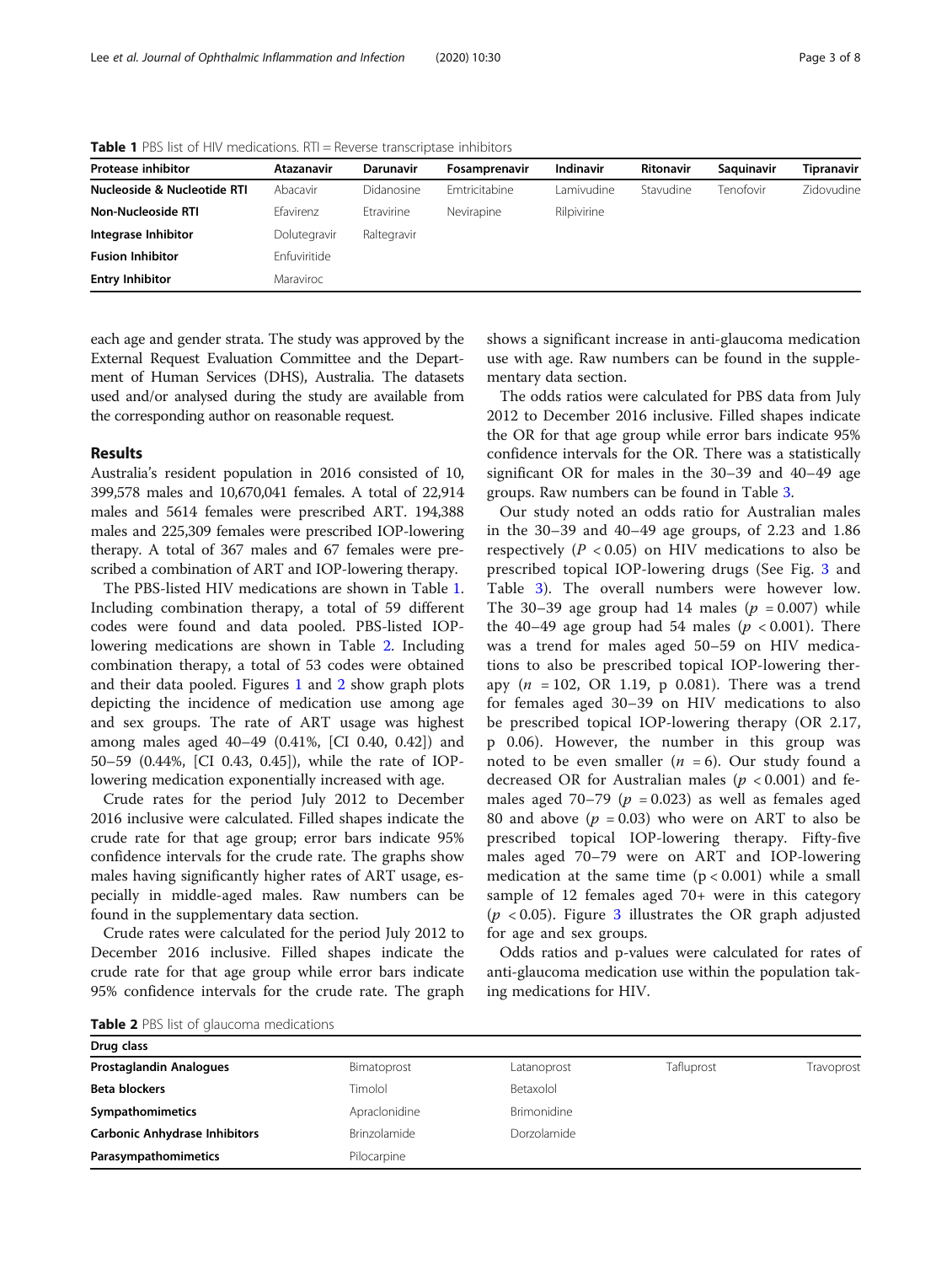

<span id="page-3-0"></span>

# **Discussion**

We identified an increased OR of up to 2.23 for Australian males aged 30–49 on HIV medication to require IOP-lowering therapy. A similar trend was seen with females in this age group ( $p = 0.062$ ), although the study population was likely too small to elucidate a statistically significant effect. We have several proposed explanations for why patients on ART appear to have a higher rate of usage of IOP-lowering therapy that we explore herein.

The first theory would be the possibility that HIV/ AIDS causes glaucoma. While HIV and especially AIDS is associated with optic nerve dysfunction, glaucomatous injury to the optic nerve has never been described in the literature. Rather, HIV and a low CD4 count are ostensibly associated with hypotony and thickening of the RNFL in the superior and temporal quadrants [\[30\]](#page-6-0). Investigating HIV as a risk factor for the development of glaucoma in younger to middle-aged patients will require further research to establish a relationship between CD4 count and viral load with optic nerve function in order to validate this hypothesis.

There are, however, other explanations for why this patient group may have a higher incidence of being prescribed IOP-lowering medication. The first hypothesis would be HIV-associated microvasculopathy of the optic



nerve. Microvascular changes of the optic nerve have been described, with ultrastructural changes including decreased axon volume, loss of pericytes, thickening of the basal lamina and narrowing of the lumina of retinal capillaries [\[31](#page-6-0)–[33\]](#page-6-0). These changes could clinically and functionally mimic glaucomatous optic neuropathy, resulting in a misdiagnosis of glaucoma and prescription of IOP-lowering therapy.

A second possible reason for the increased incidence of IOP-lowering therapy being prescribed for Australian males aged 30–49 taking ART would be a drug-induced ocular hypertension or glaucoma. To investigate this postulation, the Monthly Index of Medical Specialities [[34](#page-6-0)] online drug database was reviewed for ocular side effects of each individual anti-HIV drug (see Table 123) [[34](#page-6-0)]. While there were no reports of "glaucoma" or "raised intraocular pressure", we found that Ritonavir, a protease inhibitor (PI) has a reported rate of unspecified visual field defects in 2% or less in its published Prescriber Information [\[35\]](#page-6-0). Mitochondrial injury is a well-documented side effect of nucleoside reverse transcriptase inhibitors (NRTI) [[36](#page-6-0), [37\]](#page-6-0), and is important in the pathogenesis of glaucoma [[38](#page-6-0)]. While drug-induced mitochondrial toxicity is less pronounced in later generations of NRTIs it may still lead to an optic neuropathy and the prescription of glaucoma drops [[39](#page-6-0)–[41\]](#page-6-0). While plausible, the causal link between ART and glaucomatous optic neuropathy will require further investigation to elucidate.

A third possible mechanism for the increased OR for men aged 30–49 on ART to be concurrently taking IOPlowering medication would be that RNFL changes observed in HIV neuro-retinal disorder being inadvertently misdiagnosed as glaucomatous optic neuropathy. The most common RNFL defects seen are often in the inferior portion of the disc, which can mimic glaucomatous changes [\[42\]](#page-6-0). Chronic inflammation in chronic HIV infection is associated with neurodegenerative disease [\[43](#page-6-0)]. This neurodegenerative disease may be mistaken for glaucoma. There is also evidence that chronic inflammation itself may be one of the pressure independent mechanisms of glaucoma [\[44](#page-6-0)]. If so, this may lead to a true increased incidence of glaucoma in HIV infected patients. It is also possible that given HIV patients are an actively monitored group, they are more likely to undergo regular ophthalmic assessments, including screening for infections including CMV retinitis, therefore allowing earlier diagnosis of glaucoma and leading to an apparent higher incidence of glaucoma than seen in the non-HIV controls.

Fourthly, the increased incidence of glaucoma medication use could be due to other ocular diseases linked to HIV/AIDS that may require IOP-lowering therapy. However, hypertensive uveitis in HIV/AIDS is uncommon, with the reported incidence of uveitis in HIV/AIDS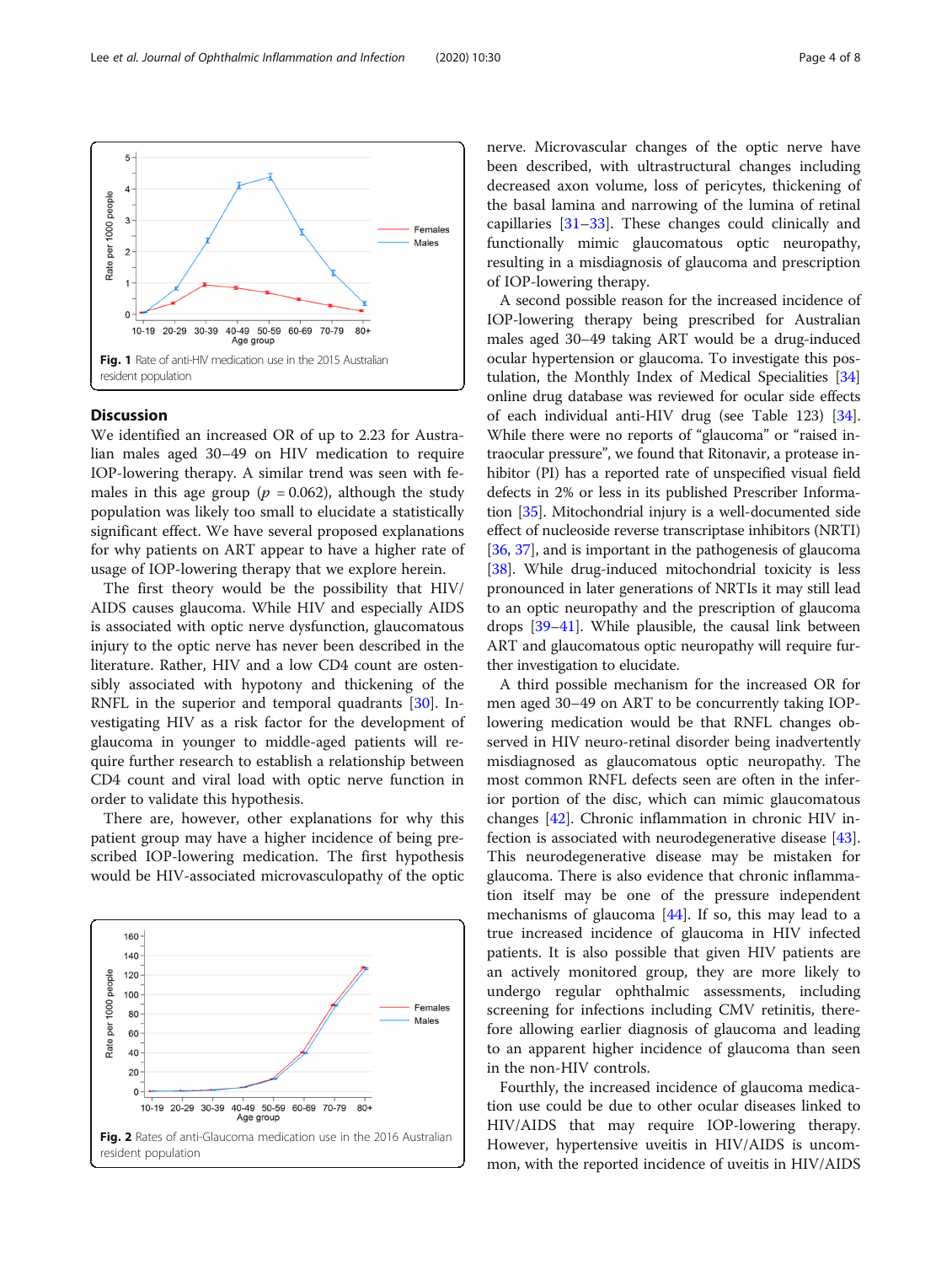| Gender  | Age<br>group | On Glaucoma Drops  |                  | No Glaucoma Drops  | OR (95%CI)       | P                     |         |
|---------|--------------|--------------------|------------------|--------------------|------------------|-----------------------|---------|
|         |              | Anti-HIV meds [28] | No HIV meds [28] | Anti-HIV meds [28] | No HIV meds [29] |                       |         |
| Females | 10 to 19     | $\Omega$           | 675              | 74                 | 1,415,661        | $0.00$ $(0, 108.88)$  | 1.000   |
|         | 20 to 29     |                    | 1493             | 606                | 1,737,137        | 1.92 (0.00, 10.89)    | 0.407   |
|         | 30 to 39     | 6                  | 2930             | 1606               | 1,704,755        | 2.17 (0.99, 4.75)     | 0.062   |
|         | 40 to 49     | 6                  | 7083             | 1377               | 1,631,798        | $1.00$ $(0.46, 2.19)$ | 0.838   |
|         | 50 to 59     | 21                 | 20,001           | 1052               | 1,519,165        | 1.52(0.99, 2.33)      | 0.077   |
|         | 60 to 69     | 21                 | 51,199           | 580                | 1,220,504        | $0.86$ $(0.56, 1.33)$ | 0.603   |
|         | 70 to 79     | 10                 | 70,897           | 209                | 725,053          | 0.49(0.26, 0.91)      | 0.023   |
|         | $80 +$       | $\overline{2}$     | 70,964           | 58                 | 485,097          | $0.24$ (0.00, 0.88)   | 0.030   |
| Male    | 10 to 19     |                    | 851              | 91                 | 1,490,374        | 19.25 (0, 109.96)     | 0.051   |
|         | 20 to 29     | 3                  | 1321             | 1458               | 1,773,002        | 2.76 (0.94, 8.14)     | 0.097   |
|         | 30 to 39     | 14                 | 2678             | 3963               | 1,688,398        | 2.23 (1.32, 3.75)     | 0.007   |
|         | 40 to 49     | 54                 | 7070             | 6496               | 1,580,668        | 1.86 (1.42, 2.43)     | < 0.001 |
|         | 50 to 59     | 102                | 19,504           | 6416               | 1,462,098        | 1.19(0.98, 1.45)      | 0.081   |
|         | 60 to 69     | 125                | 48,284           | 3085               | 1,176,549        | 0.99(0.83, 1.18)      | 0.928   |
|         | 70 to 79     | 55                 | 66,006           | 925                | 678,200          | $0.61$ $(0.47, 0.80)$ | < 0.001 |
|         | $80 +$       | 13                 | 48,307           | 113                | 333,354          | 0.79(0.45, 1.40)      | 0.504   |

<span id="page-4-0"></span>Table 3 Rates of anti-HIV and anti-glaucoma medication by sex and age group in 2016 Australian residents

ranging from 0.8 to 5.0%  $[45-47]$  $[45-47]$  $[45-47]$  $[45-47]$  $[45-47]$ . It is typically associated with viral infections such as varicella zoster, herpes simplex and CMV anterior uveitis [[48](#page-6-0), [49](#page-6-0)], as well as other infections such as toxoplasmosis and syphilis [\[50](#page-6-0)]. While HIV is a risk factor for the development of herpes zoster ophthalmicus (HZO) which can cause a hypertensive uveitis in up to 56% of HZO cases [[51](#page-6-0)–[56](#page-7-0)], the overall incidence of HZO in HIV/AIDS patients is low [[57\]](#page-7-0). CMV is also known to cause a hypertensive anterior uveitis especially in immunocompetent Asian patients [\[58](#page-7-0)], although it is much more likely to manifest as retinitis in HIV/AIDS patients without need for IOPlowering therapy [\[45](#page-6-0), [59,](#page-7-0) [60\]](#page-7-0). Patients with CMV retinitis may however develop Immune Recovery Uveitis (IRU) after commencement of ART [[61](#page-7-0)], which carries



an approximately 33% incidence of ocular hypertension [[62\]](#page-7-0). Although IRU is uncommon with a rate of 0.6–2.2 cases per 100 person years, it is an important cause of hypertensive uveitis in patients receiving ART [\[63](#page-7-0)]. Syphilis infection is common amongst HIV-positive patients [[64](#page-7-0), [65](#page-7-0)], and is also known to cause hypertensive anterior uveitis [\[66](#page-7-0), [59\]](#page-7-0). Hypertensive uveitis must therefore be considered as a potential cause for at the high incidence of IOP-lowering therapy among patients on ART.

Our study noted that the incidence of HIV medication prescription and topical IOP-lowering therapy in the general population is consistent with the epidemiological profile of both diseases. The low incidence of ART usage in the elderly can be explained by the mortality rate of the disease in the 1980s and 1990s, leaving relatively few survivors in this age group. However, it is unclear as to why the proportion of patients on ART being prescribed glaucoma drops appears to decrease in older age groups. If HIV or ART causes glaucoma, the number of patients on ART requiring IOP-lowering therapy should remain proportionately high in older age groups. Neurodegenerative disease is an independent prognostic marker for mortality in HIV [\[67\]](#page-7-0). If glaucoma medication use in the HIV population is a marker of other neurodegenerative diseases then these patients may have a survival disadvantage and thus be underrepresented in the elderly HIV population.

## Study strengths and limitations

By using PBS data we were able to capture the majority of patients with HIV infection or glaucoma or both in the community. We identified 419,695 patients using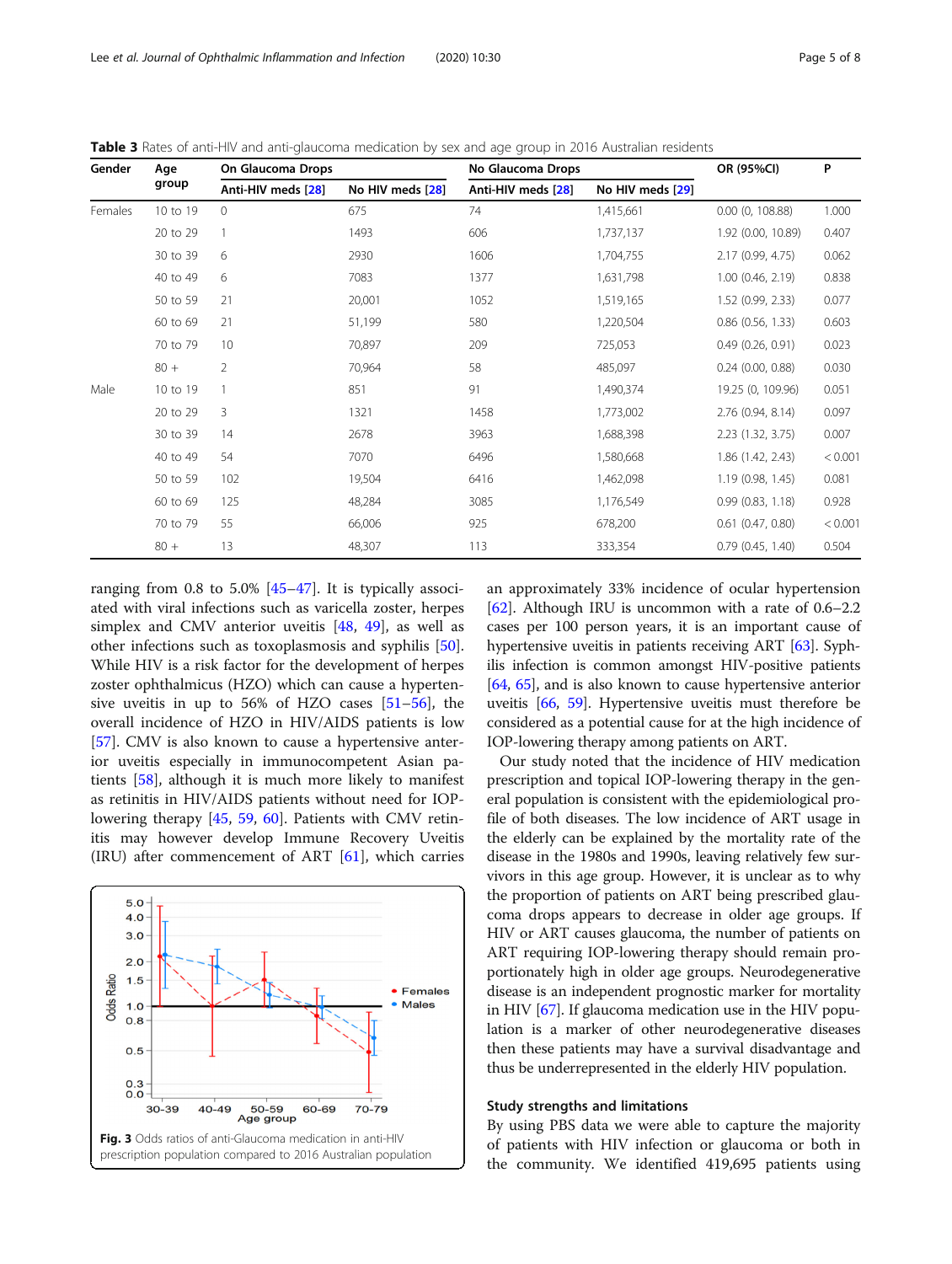glaucoma drops and 28,528 patients using ART. These large numbers enable us to detect small effects.

However, there are several limitations to our study. Firstly, PBS records did not give us information on the indication for the prescription of IOP-lowering therapy. We therefore do not know if the medications were prescribed for an actual diagnosis of glaucoma or for hypertensive uveitis or undifferentiated optic neuropathy. If IOP-lowering drops were prescribed for indications other than glaucoma, then we may have overestimated the incidence of glaucoma in our patients. Similarly, if patients developed glaucoma and were not prescribed topical treatment or were treated with laser or surgery then our methodology will have underestimated the incidence of glaucoma. Secondly, there has not been any measurement of IOP to link IOP rise with HIV medication use, or whether the incidence of IOP-lowering therapy correlates with viral load and CD4 count. Further studies will be required to establish causality. Thirdly, our study only included patients with HIV on ART. Based on 2016 data, patients not on ART represent about 15% of HIV positive individuals in Australia [\[14](#page-6-0)]. This is consistent with guideline changes in 2015 where universal treatment was recommended for all HIVinfected individuals. We are therefore unable to determine whether glaucoma related to HIV is a diseaserelated effect or a medication-induced one. This also raises the point about viral load and its correlation with optic neuropathy. Fourthly, medications were not analysed by subclass. At this point in time, we cannot point to any particular anti-HIV medication that may be responsible for the apparent glaucomatous ocular changes. Lastly, the significant findings were only found in the male group, without an equivalent significant finding in females. This is likely to be secondary to small sample size, given that there is no established gender predilection for open angle glaucoma [\[68\]](#page-7-0).

## Directions for the future

While these findings are significant and reinforce the possibility that glaucoma or similar optic nerve disease may be associated with HIV/AIDS or its treatment. Further studies will be required to clarify these effects. A longitudinal study with IOP measurement and measurements of optic nerve function in HIV positive individuals would be useful. Future studies should also stratify HIV positive patients into those taking ART and those not on treatment, as well as analysing patients by viral load and CD4 count. Patients on ART should be analysed according to medical subgroup to determine whether a particular antiretroviral medication may be implicated in the development of glaucoma. Lastly, a larger study population with sample sizes matched for age and sex will help generate more significant findings.

# Conclusion

Our study shows that young patients receiving ART have a higher incidence of use of IOP lowering drops. This is most pronounced in males aged 30 to 49. While this raises suspicion that HIV may be associated with the development of glaucoma or similar optic nerve disease, further prospective studies with a larger sample size will be required to elucidate any causation, whether it be diseaserelated or medication-related, or whether HIV/AIDS causes ocular diseases that can mimic glaucoma.

# Supplementary information

Supplementary information accompanies this paper at [https://doi.org/10.](https://doi.org/10.1186/s12348-020-00218-y) [1186/s12348-020-00218-y](https://doi.org/10.1186/s12348-020-00218-y).

Additional file 1.

#### Abbreviations

HIV: Human immunodeficiency virus; AIDS: Acquired immune deficiency syndrome; ART: Antiretroviral therapy; IOP: Intraocular pressure; OR: Odds ratio; HZO: Herpes zoster ophthalmicus; CMV: Cytomegalovirus; CD4: Cluster of differentiation 4 Helper T-Cell; PBS: Pharmaceutical Benefits Scheme; ABS: Australian Bureau of Statistics; ONH: Optic nerve head; RNFL: Retinal nerve fibre layer; OCT: Optical coherence tomography; VEP: Visual evoked potential; EREC: External Request Evaluation Committee; DHS: Department of Human Services

#### Acknowledgements

Centre for Eye Research Australia receives operational infrastructure support from the Victorian government.

#### Authors' contributions

WL was the principal author of the manuscript. SP was involved in study design, collected data and edited the manuscript. DC was involved in study design, collected data and edited the manuscript. SR did statistical analysis and provided graphs and Figs. LL was a major contributor in the editing of the manuscript. AH oversaw the project and was a major contributor in the writing and editing of the manuscript.

#### Funding

The authors declare that they have not obtained any funding for the purpose of this study.

#### Availability of data and materials

The datasets used and/or analysed during the current study are available from the corresponding author on reasonable request.

## Ethics approval and consent to participate

The study was approved by the External Request Evaluation Committee and the Department of Human Services (DHS), Australia.

#### Consent for publication

Not applicable.

#### Competing interests

The authors declare that they have no competing interests.

#### Author details

<sup>1</sup>Ophthalmology, The Alfred Hospital, Alfred Health, Melbourne, Australia. 2 Ophthalmology, Royal Victorian Eye and Ear Hospital, Melbourne, Australia. <sup>3</sup> Centre for Eye Research Australia, Royal Victorian Eye and Ear Hospital Melbourne, Australia. <sup>4</sup>Ophthalmology, Department of Surgery, University of Melbourne, Melbourne, Australia.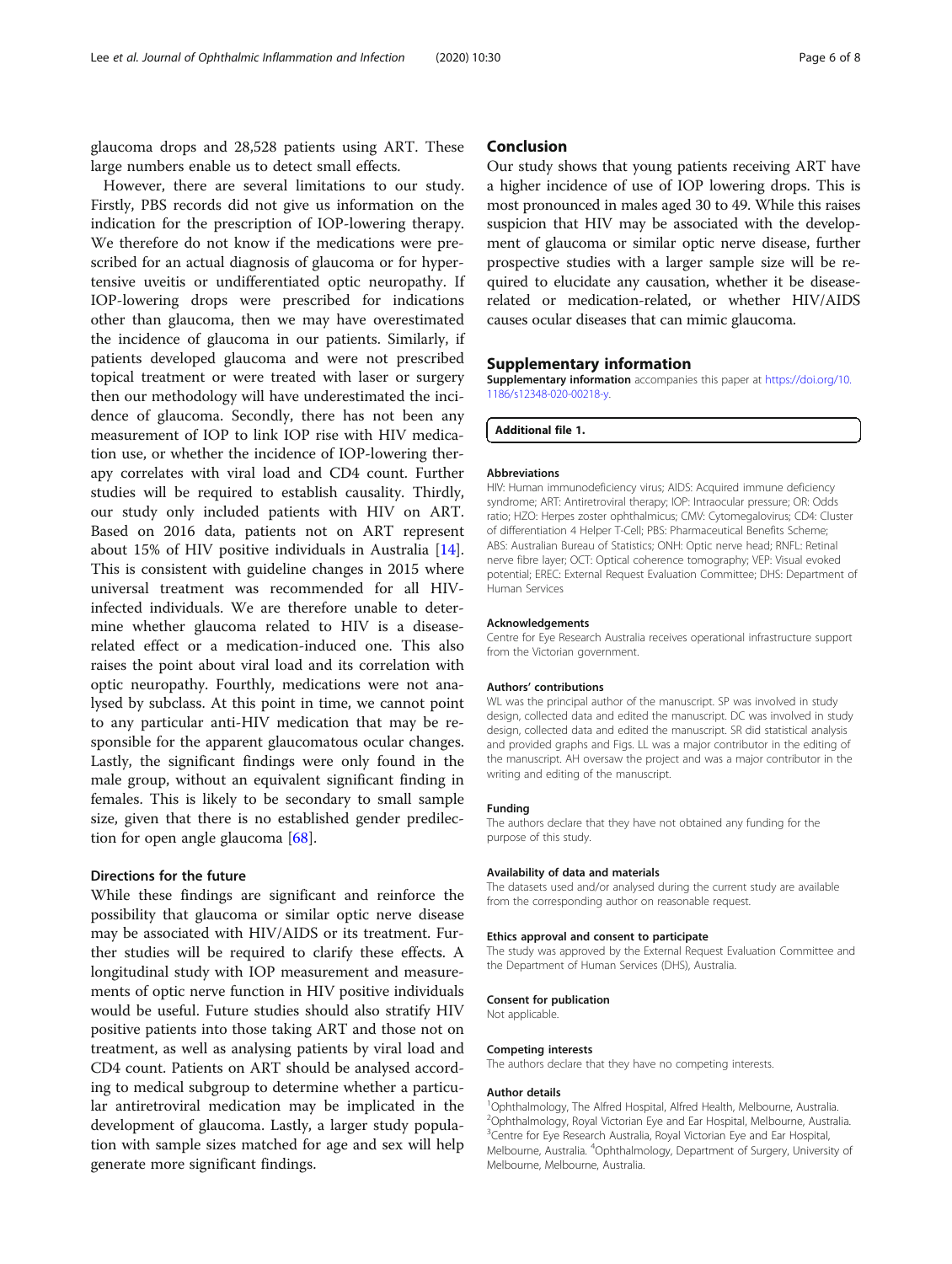## <span id="page-6-0"></span>Received: 23 August 2020 Accepted: 12 October 2020 Published online: 03 November 2020

- References
- 1. Weinreb RN, Aung T, Medeiros FA (2014) The pathophysiology and treatment of glaucoma: a review. Jama. 311(18):1901–1911
- 2. Quigley HA, Broman AT (2006) The number of people with glaucoma worldwide in 2010 and 2020. Br J Ophthalmol 90(3):262–267
- 3. Hong CJ, Trope GE (2015) Glaucoma. CMAJ : Canadian Medical Association journal = journal de l'Association medicale canadienne 187(12):E398–E399
- 4. Asia-Pacific Glaucoma Society (2016) Asia Pacific glaucoma guidelines. Kugler Publications, Amsterdam
- 5. Rochtchina E, Mitchell P (2000) Projected number of Australians with glaucoma in 2000 and 2030. Clin Exp Ophthalmol 28(3):146–148
- 6. Mitchell P, Smith W, Attebo K, Healey PR (1996) Prevalence of open-angle glaucoma in Australia. Blue Mountains Eye Stud Ophthalmol 103(10):1661–1669
- 7. Kahn HA, Milton RC (1980) Revised Framingham eye study prevalence of glaucoma and diabetic retinopathy. Am J Epidemiol 111(6):769–776
- 8. Klein BE, Klein R, Sponsel WE, Franke T, Cantor LB, Martone J et al (1992) Prevalence of glaucoma. Beaver Dam Eye Stud Ophthalmol 99(10):1499–1504
- 9. Mantravadi AV, Vadhar N (2015) Glaucoma. Primary care. 42(3):437–449
- 10. Jonas JB, Aung T, Bourne RR, Bron AM, Ritch R, Panda-Jonas S (2017) Glaucoma. Lancet (London, England) 390(10108):2183–2193
- 11. Lucas S, Nelson AM (2015) HIV and the spectrum of human disease. J Pathol 235(2):229–241
- 12. Global HIV. AIDS statistics—2018 fact sheet. UNAIDS website unaids org/en/ resources/fact-sheet Accessed 31 May 2019
- 13. Murray CJ, Ortblad KF, Guinovart C, Lim SS, Wolock TM, Roberts DA et al (2014) Global, regional, and national incidence and mortality for HIV, tuberculosis, and malaria during 1990–2013: a systematic analysis for the Global Burden of Disease Study 2013. Lancet (London, England) 384(9947): 1005–1070
- 14. McGregor SKJ, McManus H, Gray R, Guy R (2018) HIV, viral hepatitis and sexually transmissible infections in Australia: annual surveillance report 2018. Kirby institute, UNSW, Sydney, Sydney, p 2017
- 15. Sterne JA, May M, Costagliola D, de Wolf F, Phillips AN, Harris R et al (2009) Timing of initiation of antiretroviral therapy in AIDS-free HIV-1-infected patients: a collaborative analysis of 18 HIV cohort studies. Lancet (London, England) 373(9672):1352–1363
- 16. Emery S, Neuhaus JA, Phillips AN, Babiker A, Cohen CJ, Gatell JM et al (2008) Major clinical outcomes in antiretroviral therapy (ART)-naive participants and in those not receiving ART at baseline in the SMART study. J Infect Dis 197(8):1133–1144
- 17. Cain LE, Logan R, Robins JM, Sterne JA, Sabin C, Bansi L et al (2011) When to initiate combined antiretroviral therapy to reduce mortality and AIDSdefining illness in HIV-infected persons in developed countries: an observational study. Ann Intern Med 154(8):509–515
- 18. Lundgren JD, Babiker AG, Gordin F, Emery S, Grund B, Sharma S et al (2015) Initiation of antiretroviral therapy in early asymptomatic HIV infection. N Engl J Med 373(9):795–807
- 19. Danel C, Moh R, Gabillard D, Badje A, Le Carrou J, Ouassa T et al (2015) A trial of early Antiretrovirals and isoniazid preventive therapy in Africa. N Engl J Med 373(9):808–822
- 20. Bowling B (2016) Kanski's clinical ophthalmology. 8th Edition
- 21. Jabs DA, Drye L, Van Natta ML, Thorne JE, Holland GN (2015) Incidence and long-term outcomes of the human immunodefıciency virus neuroretinal disorder in patients with AIDS. Ophthalmology. 122(4):760–768
- 22. Demirkaya N, Wit F, Schlingemann R, Verbraak F (2015) Neuroretinal degeneration in HIV patients without opportunistic ocular infections in the cART era. AIDS Patient Care STDs 29(10):519–532
- 23. Malessa R, Agelink MW, Diener HC (1995) Dysfunction of visual pathways in HIV-1 infection. J Neurol Sci 130(1):82–87
- 24. Chan P, Hellmuth J, Spudich S, Valcour V (2016) Cognitive impairment and persistent CNS injury in treated HIV. Curr HIV/AIDS Rep 13(4):209–217
- 25. Ances BM, Letendre SL (2019) CROI 2019: neurologic complications of HIV disease. Top Antivir Med 27(1):26–33
- 26. Jabs DA, Van Natta ML, Holbrook JT, Kempen JH, Meinert CL, Davis MD (2007) Longitudinal study of the ocular complications of AIDS: 1. Ocular diagnoses at enrollment. Ophthalmology. 114(4):780–786
- 27. Jabs DA, Van Natta ML, Holbrook JT, Kempen JH, Meinert CL, Davis MD (2007) Longitudinal study of the ocular complications of AIDS: 2. Ocular examination results at enrollment. Ophthalmology. 114(4):787–793
- 28. The Pharmaceutical Benefits Scheme [Internet]. [cited April 2018]. Available from: [http://www.pbs.gov.au/.](http://www.pbs.gov.au/) Accessed 4 May 2017
- 29. Australian Bureau of Statistics AG (2016) Resident Population Year. [https://](https://www.abs.gov.au/statistics/people/population) [www.abs.gov.au/statistics/people/population.](https://www.abs.gov.au/statistics/people/population) Accessed 8 Mar 2018
- 30. Van Tassel SH, Petrakos P, Marlow E, Mauer E, Singh HK, Demetriades AM (2019) Retinal nerve fiber layer changes based on historic CD4 nadir among HIV positive patients undergoing glaucoma evaluation. Int J Ophthalmol 12(5):789–794
- 31. Holland GN (2008) AIDS and ophthalmology: the first quarter century. Am J Ophthalmol 145(3):397–408
- 32. Pepose JS, Holland GN, Nestor MS, Cochran AJ, Foos RY (1985) Acquired immune deficiency syndrome. Pathogenic mechanisms of ocular disease. Ophthalmology. 92(4):472–484
- 33. Tenhula WN, Xu SZ, Madigan MC, Heller K, Freeman WR, Sadun AA (1992) Morphometric comparisons of optic nerve axon loss in acquired immunodeficiency syndrome. Am J Ophthalmol 113(1):14–20
- 34. Australia M (2020) MIMS Online. <https://www.mimsonline.com.au>. Accessed 1 Apr 2020
- 35. [Medicines.org.au](http://medicines.org.au). Australian Product Information Norvir (Ritonavir): [Medicines.org.au](http://medicines.org.au); 2019 [Available from: [https://www.medicines.org.au/files/](https://www.medicines.org.au/files/vepnorvi.pdf) [vepnorvi.pdf](https://www.medicines.org.au/files/vepnorvi.pdf). Accessed 4 May 2020
- 36. Hoschele D (2006) Cell culture models for the investigation of NRTI-induced mitochondrial toxicity. Relevance for the prediction of clinical toxicity. Toxicol vitro 20(5):535–546
- 37. Margolis AM, Heverling H, Pham PA, Stolbach A (2014) A review of the toxicity of HIV medications. J med toxicol 10(1):26–39
- 38. Yu-Wai-Man P (2012) Mitochondrial Dysfunction in Glaucoma—Closing the Loop. Investigative Ophthalmol Visual Sci 53(4):2438
- 39. Yang XJ, Ge J, Zhuo YH (2013) Role of mitochondria in the pathogenesis and treatment of glaucoma. Chin Med J 126(22):4358–4365
- 40. Osborne NN, Nunez-Alvarez C, Joglar B, Del Olmo-Aguado S (2016) Glaucoma: focus on mitochondria in relation to pathogenesis and neuroprotection. Eur J Pharmacol 787:127–133
- 41. Carelli V, Ross-Cisneros FN, Sadun AA (2004) Mitochondrial dysfunction as a cause of optic neuropathies. Prog Retin Eye Res 23(1):53–89
- 42. Faria EATE, Garcia CR, Mello PA, Muccioli C (2010) Structural and functional assessment in HIV-infected patients using optical coherence tomography and frequency-doubling technology perimetry. Am J Ophthalmol 149(4): 571–576 e2
- 43. Erlandson KM, Allshouse AA, Jankowski CM, Lee EJ, Rufner KM, Palmer BE et al (2013) Association of functional impairment with inflammation and immune activation in HIV type 1-infected adults receiving effective antiretroviral therapy. J Infect Dis 208(2):249–259. [https://doi.org/10.1093/](https://doi.org/10.1093/infdis/jit147) [infdis/jit147](https://doi.org/10.1093/infdis/jit147) Epub 2013 Apr 4
- 44. Križaj D, Ryskamp DA, Tian N, Tezel G, Mitchell CH, Slepak VZ et al (2014) From mechanosensitivity to inflammatory responses: new players in the pathology of glaucoma. Curr Eye Res 39(2):105–119. [https://doi.org/10.3109/](https://doi.org/10.3109/02713683.2013.836541) [02713683.2013.836541](https://doi.org/10.3109/02713683.2013.836541) Epub 2013 Oct 21
- 45. Saini N, Hasija S, Kaur P, Kaur M, Pathania V, Singh A (2019) Study of prevalence of ocular manifestations in HIV positive patients. Nepal J Ophthalmol 11(21):11–18
- 46. Kim YS, Sun HJ, Kim TH, Kang KD, Lee SJ (2015) Ocular manifestations of acquired immunodeficiency syndrome. Korean J Ophthalmol 29(4): 241–248
- 47. Yen YF, Feng JY, Yi-Fong Su V, Chuang PH, Ko MC, Chen CC et al (2018) Human immunodeficiency virus infection increases the risk of incident uveitis among people living with HIV/AIDS. J Acquir Immune Defic Syndr 79(2):149–157
- 48. Chan NS, Chee SP (2019) Demystifying viral anterior uveitis: a review. Clin Exp Ophthalmol 47(3):320–333
- 49. Jap A, Chee SP (2011) Viral anterior uveitis. Curr Opin Ophthalmol 22(6):483–488
- 50. Cunningham ET Jr, Zierhut M (2017) Uveitic ocular hypertension and Glaucoma. Ocul Immunol Inflamm 25(6):737–739
- 51. Sellitti TP, Huang AJ, Schiffman J, Davis JL (1993) Association of herpes zoster ophthalmicus with acquired immunodeficiency syndrome and acute retinal necrosis. Am J Ophthalmol 116(3):297–301
- 52. Johnson JL, Amzat R, Martin N (2015) Herpes zoster Ophthalmicus. Primary care 42(3):285–303